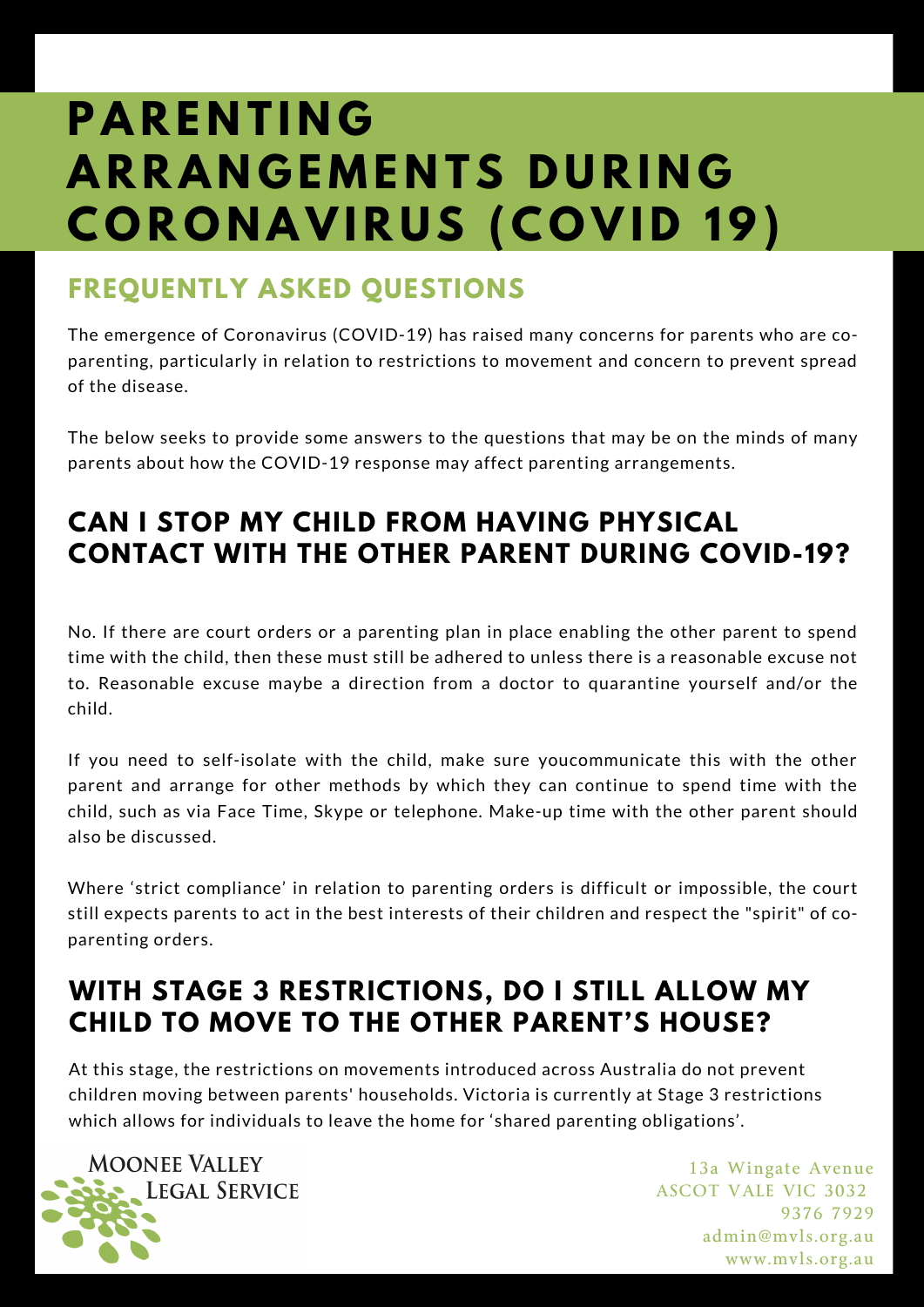# **C O N T I N U E D**

Restrictions in relation to movement between states and territories must be followed carefully. Victoria currently does not have any border restrictions in place however, border restrictions in another state or territory where the other parent lives, may. Parents are urged to examine any restrictions that may be in place.

The Chief Justice of the Family Court has stated that the courts are currently working with the state and territory authorities to introduce exemptions in relation to movement across borders. Parents may be required to show court orders to border control personnel "as evidence of essential movement". They should also carry photo identification.

Any further updates from the State and Federal governments must be carefully followed in case any changes or updates are made.

#### **THE CONTACT CENTRE THAT I WAS SEEING MY CHILD AT IS NOW CLOSED TEMPORARILY, HOW DO I CONTINUE TO SPEND TIME WITH MY CHILD?**

If the contact centre that you were attending has now closed, you should first try to arrange visitation through other 'appropriate' supervision such as through a relative or a friend that the other parent is also comfortable with.

If you cannot reach an agreement and your matter is currently at court, you may seek further orders from the court in relation to this. The Federal Circuit Court and the Family Court are still open to hear any urgent and priority matters.

#### **THE OTHER PARENT LIVES WITH THEIR MOTHER/FATHER WHO IS ELDERLY AND I FEEL CONCERNED FOR HER/HIS SAFETY AND WANT TO STOP MY CHILD FROM COMING INTO CONTACT WITH HER/HIM?**

It is normal to feel concern for the elderly and other vulnerable members of the family and

**MOONEE VALLEY LEGAL SERVICE**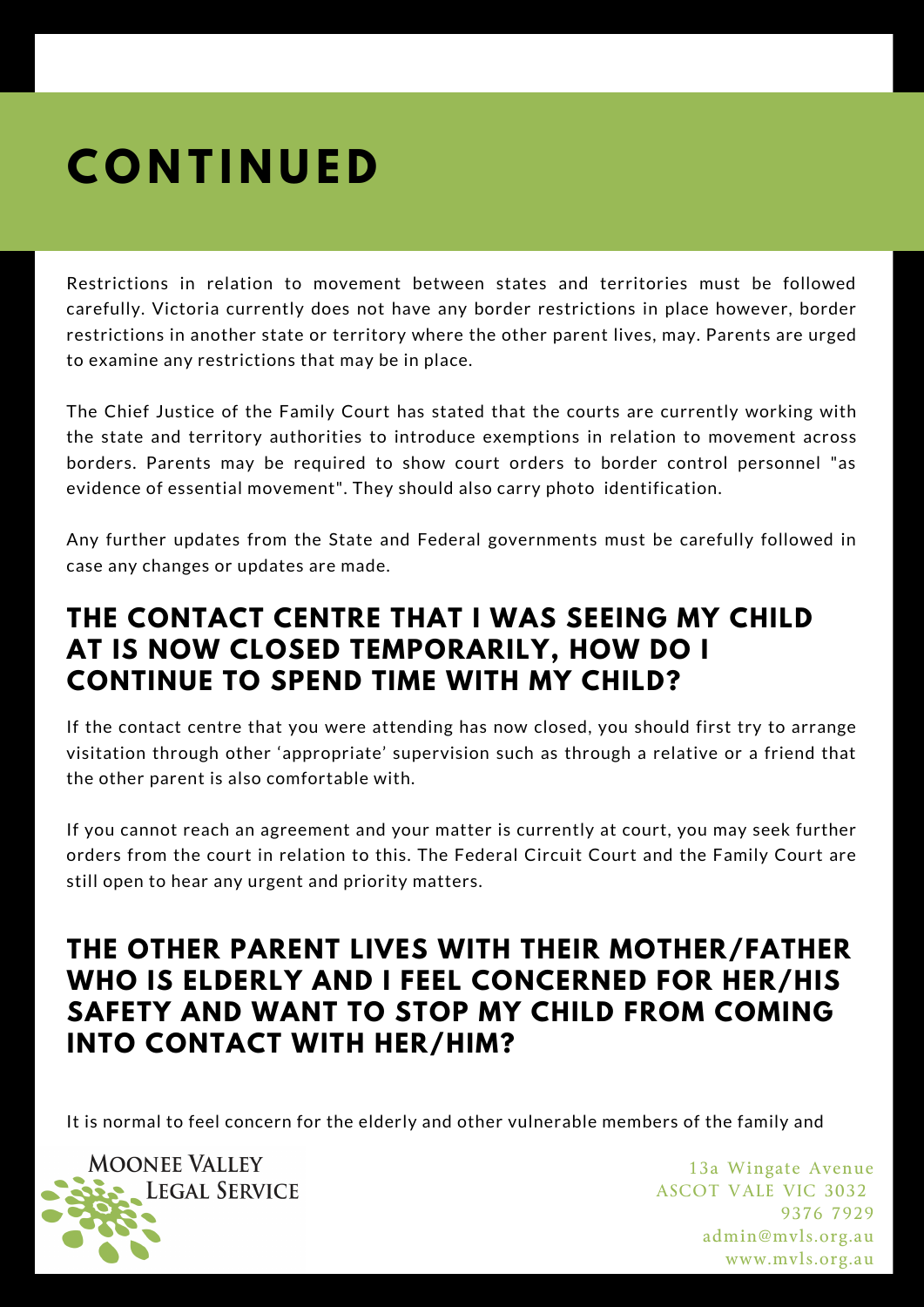# **C O N T I N U E D**

community, and indeed current recommendations are that those over 70 should self-isolate as far as is practicable. Any concerns that you have in relation to this should be raised with the other parent. You should discuss whether alternate arrangements can be made during this period so as to avoid any potential negative health impacts for the grandparent(s).

If the other parent or the grandparent wishes to continue with the current parenting arrangement, then unless a real health risk occurs for the child or the grandparent, the parenting arrangements should still continue. A real health risk may be that your child gets sick or the grandparent is sick.

#### **CHANGEOVER USED TO OCCUR AT SCHOOL/PUBLIC PLACE WHICH IS NOW CLOSED. CAN WE CHANGE CHANGEOVER VENUES?**

Yes. Changeover can be negotiated and changed with the other parent. Any changes should be made in writing such as email or text message, which can later be referred to in court if necessary.

### **WHAT HAPPENS IF WE CANNOT AGREE ON SOMETHING?**

Parents are usually encouraged to reach parenting arrangements between themselves, only if it is safe to do so. In light of the current situation, the court expects that any practical solution to difficulties experienced should be considered sensibly and reasonably. Any new agreement reached between the parties should ideally be in writing as it may assist all concerned, including the court, if later there were family law hearings.

If an agreement cannot be reached, either parent can initiate mediation by contacting a Family Dispute Resolution Service. Bear in mind that these services are also affected by coronavirus and there may be delays in being able access those services. Most mediation services are now conducted through telephone or video-link.